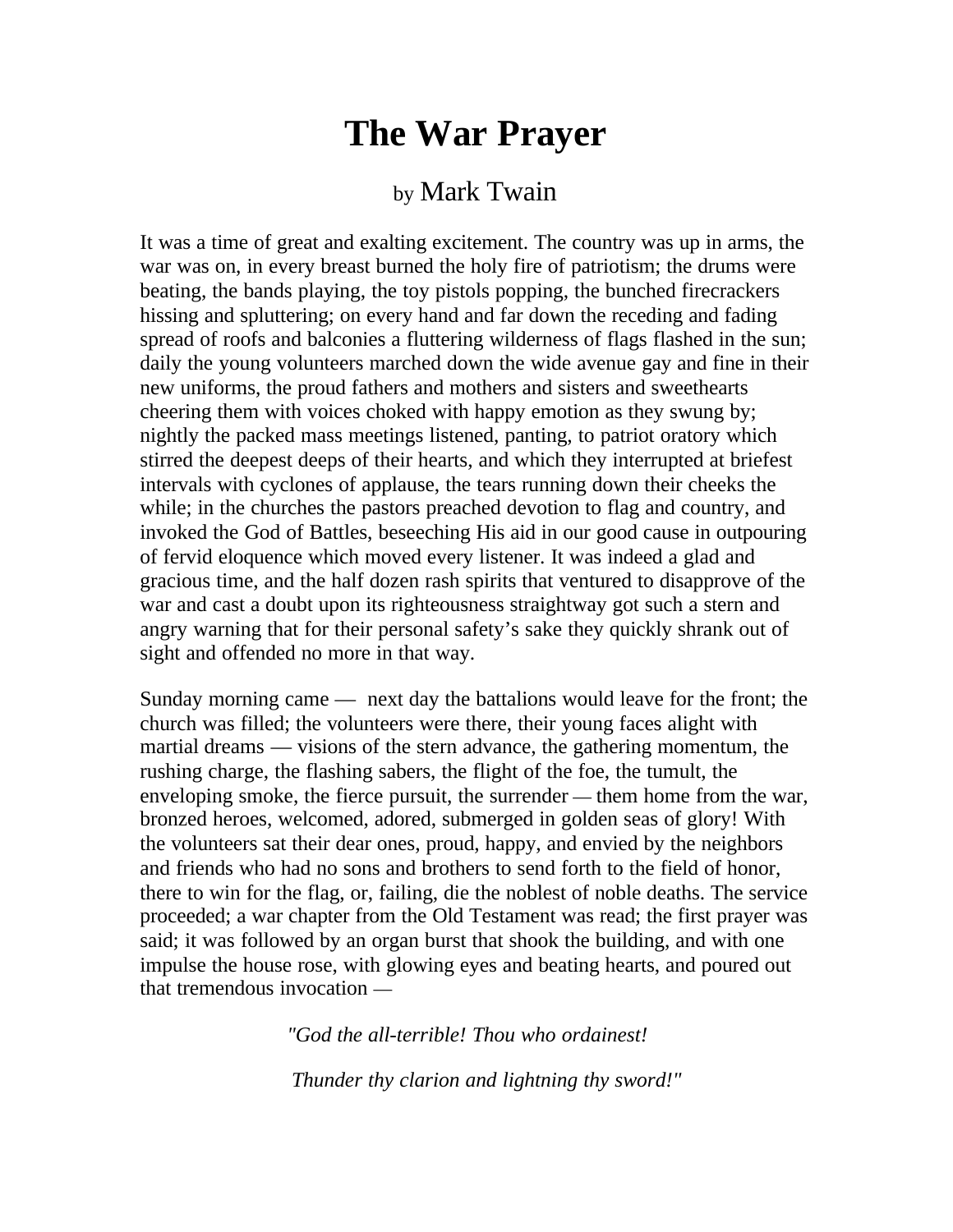Then came the "long" prayer. None could remember the like of it for passionate pleading and moving and beautiful language. The burden of its supplication was, that an ever-merciful and benignant Father of us all would watch over our noble young soldiers, and aid, comfort, and encourage them in their patriotic work; bless them, shield them in the day of battle and the hour of peril, bear them in His mighty hand, make them strong and confident, invincible in the bloody onset; help them to crush the foe, grant to them and to their flag and country imperishable honor and glory —

An aged stranger entered and moved with slow and noiseless step up the main aisle, his eyes fixed upon the minister, his long body clothed in a robe that reached to his feet, his head bare, his white hair descending in a frothy cataract to his shoulders, his seamy face unnaturally pale, pale even to ghastliness. With all eyes following him and wondering, he made his silent way; without pausing, he ascended to the preacher's side and stood there waiting. With shut lids the preacher, unconscious of his presence, continued with his moving prayer, and at last finished it with the words, uttered in fervent appeal, "Bless our arms, grant us the victory, O Lord our God, Father and Protector of our land and flag!"

The stranger touched his arm, motioned him to step aside — which the startled minister did — and took his place. During some moments he surveyed the spellbound audience with solemn eyes, in which burned an uncanny light; then in a deep voice he said:

"I come from the Throne — bearing a message from Almighty God!" The words smote the house with a shock; if the stranger perceived it he gave no attention. "He has heard the prayer of His servant your shepherd, and will grant it if such shall be your desire after I, His messenger, shall have explained to you its import — that is to say, its full import. For it is like unto many of the prayers of men, in that it asks for more than he who utters it is aware of except he pause and think.

"God's servant and yours has prayed his prayer. Has he paused and taken thought? Is it one prayer? No, it is two — one uttered, the other not. Both have reached the ear of Him Who heareth all supplications, the spoken and the unspoken. Ponder this — keep it in mind. If you would beseech a blessing upon yourself, beware! lest without intent you invoke a curse upon a neighbor at the same time. If you pray for the blessing of rain upon your crop which needs it, by that act you are possibly praying for a curse upon some neighbor's crop which may not need rain and can be injured by it.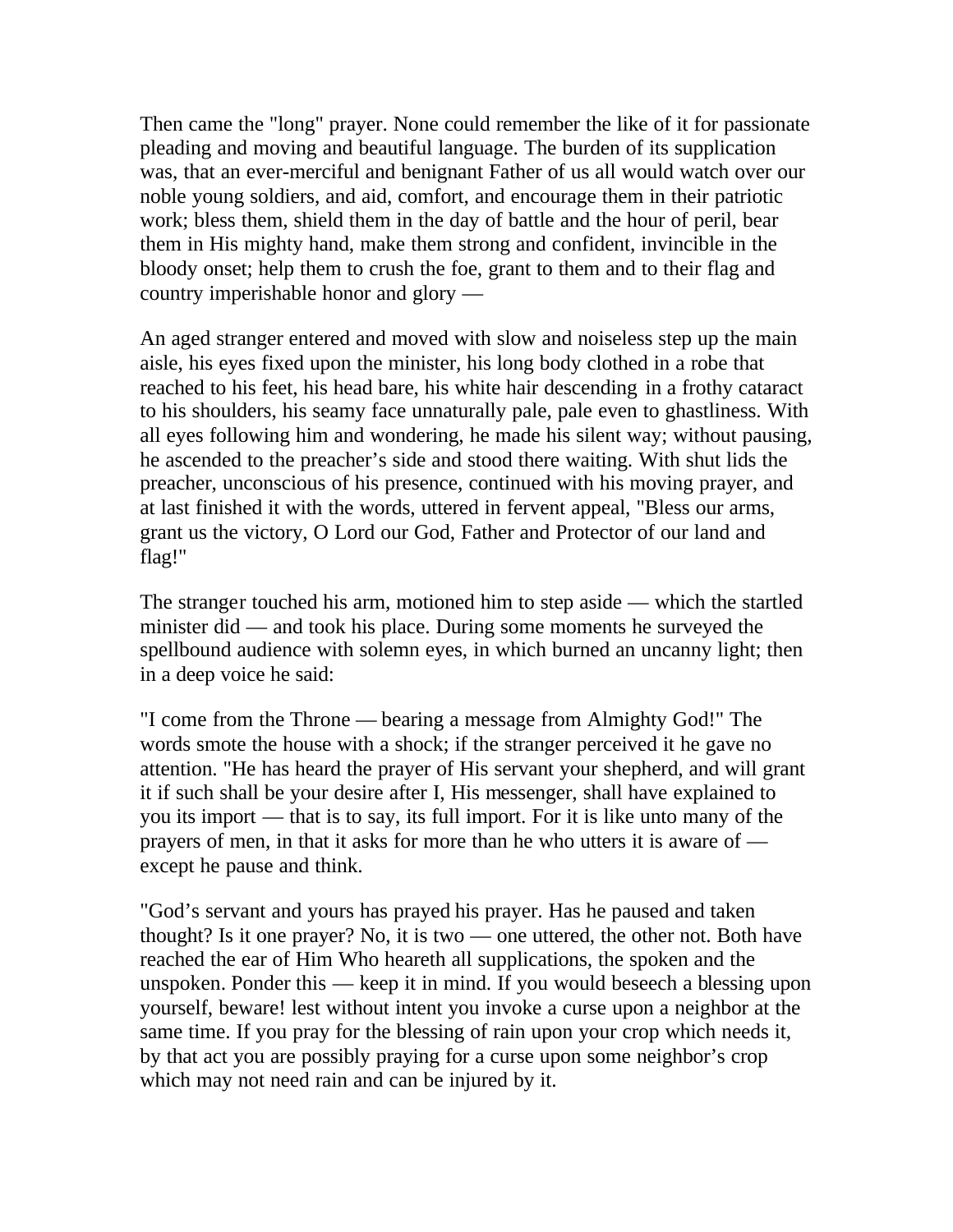"You have heard your servant's prayer — the uttered part of it. I am commissioned of God to put into words the other part of it — that part which the pastor — and also you in your hearts — fervently prayed silently. And ignorantly and unthinkingly? God grant that it was so! You heard these words: 'Grant us the victory, O Lord our God!' That is sufficient. The *whole* of the uttered prayer is compact into those pregnant words. Elaborations were not necessary. When you have prayed for victory you have prayed for many unmentioned results which follow victory — *must f*ollow it, cannot help but follow it. Upon the listening spirit of God the Father fell also the unspoken part of the prayer. He commandeth me to put it into words. Listen!

"O Lord our Father, our young patriots, idols of our hearts, go forth to battle be Thou near them! With them — in spirit — we also go forth from the sweet peace of our beloved firesides to smite the foe. O Lord our God, help us to tear their soldiers to bloody shreds with our shells; help us to cover their smiling fields with the pale forms of their patriot dead; help us to drown the thunder of the guns with the shrieks of their wounded, writhing in pain; help us to lay waste their humble homes with a hurricane of fire; help us to wring the hearts of their unoffending widows with unavailing grief; help us to turn them out roofless with their little children to wander unfriended the wastes of their desolated land in rags and hunger and thirst, sports of the sun flames of summer and the icy winds of winter, broken in spirit, worn with travail, imploring Thee for the refuge of the grave and denied it — for our sakes who adore Thee, Lord, blast their hopes, blight their lives, protract their bitter pilgrimage, make heavy their steps, water their way with their tears, stain the white snow with the blood of their wounded feet! We ask it, in the spirit of love, of Him Who is the Source of Love, and Who is the ever-faithful refuge and friend of all that are sore beset and seek His aid with humble and contrite hearts. Amen."

*(After a pause*.) "Ye have prayed it; if ye still desire it, speak! The messenger of the Most High waits!"

It was believed afterward that the man was a lunatic, because there was no sense in what he said.